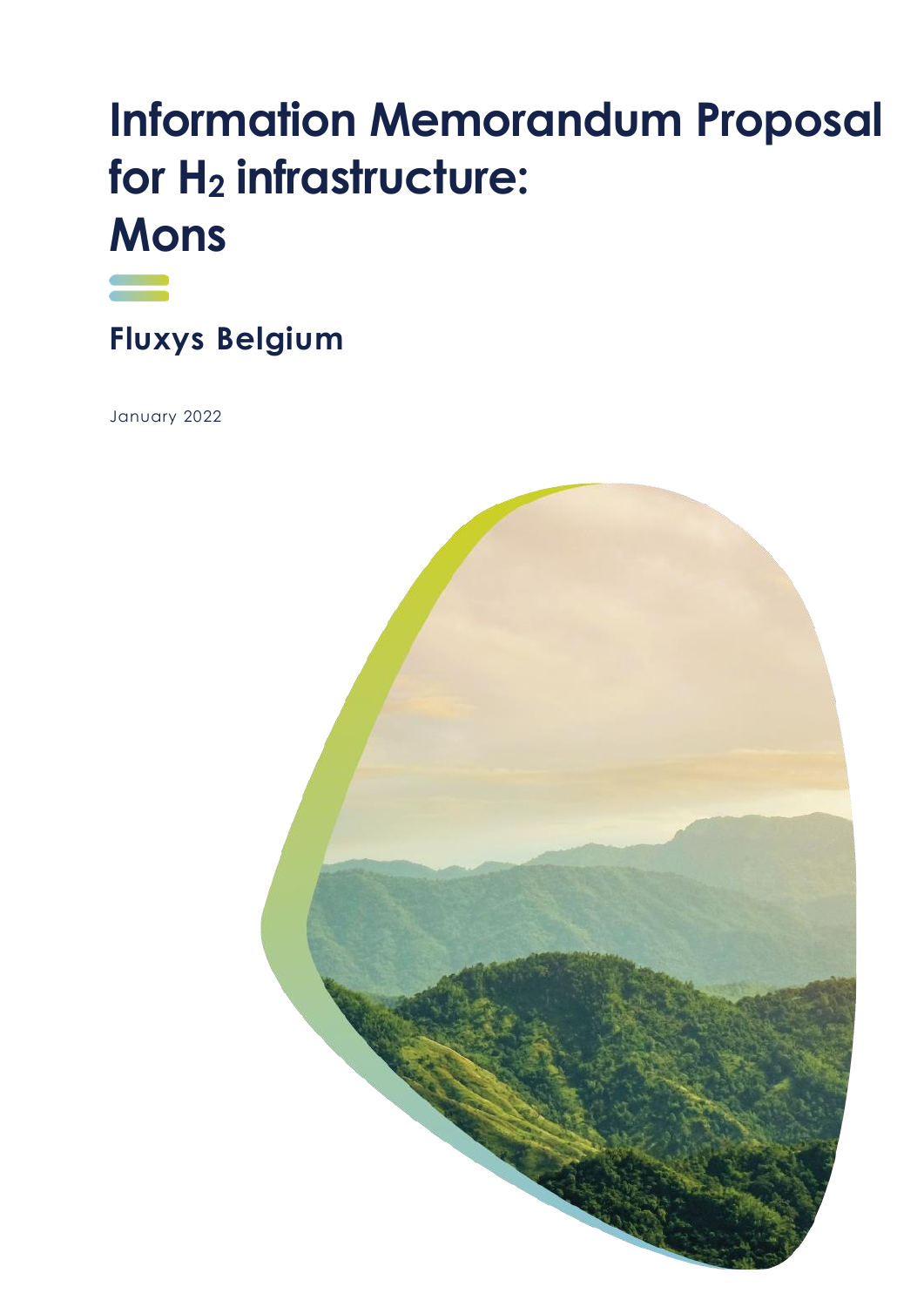### **Contents**

| 1. Project in the area of Mons       |  |
|--------------------------------------|--|
| 2. Enter into Expression of Interest |  |

#### Disclaimer

This document (the "Information Memorandum Proposal for H2 infrastructure: Mons") sets forth certain information regarding the transportation of H<sub>2</sub> which is considered as a solution to achieve the targets of decarbonisation. The information contained in this document reflects the point of view of Fluxys at this stage and is publicly disclosed for information purposes only and without any commitment whatsoever from Fluxys, and should not be considered to give rise to any contractual relationship between Fluxys and any interested party.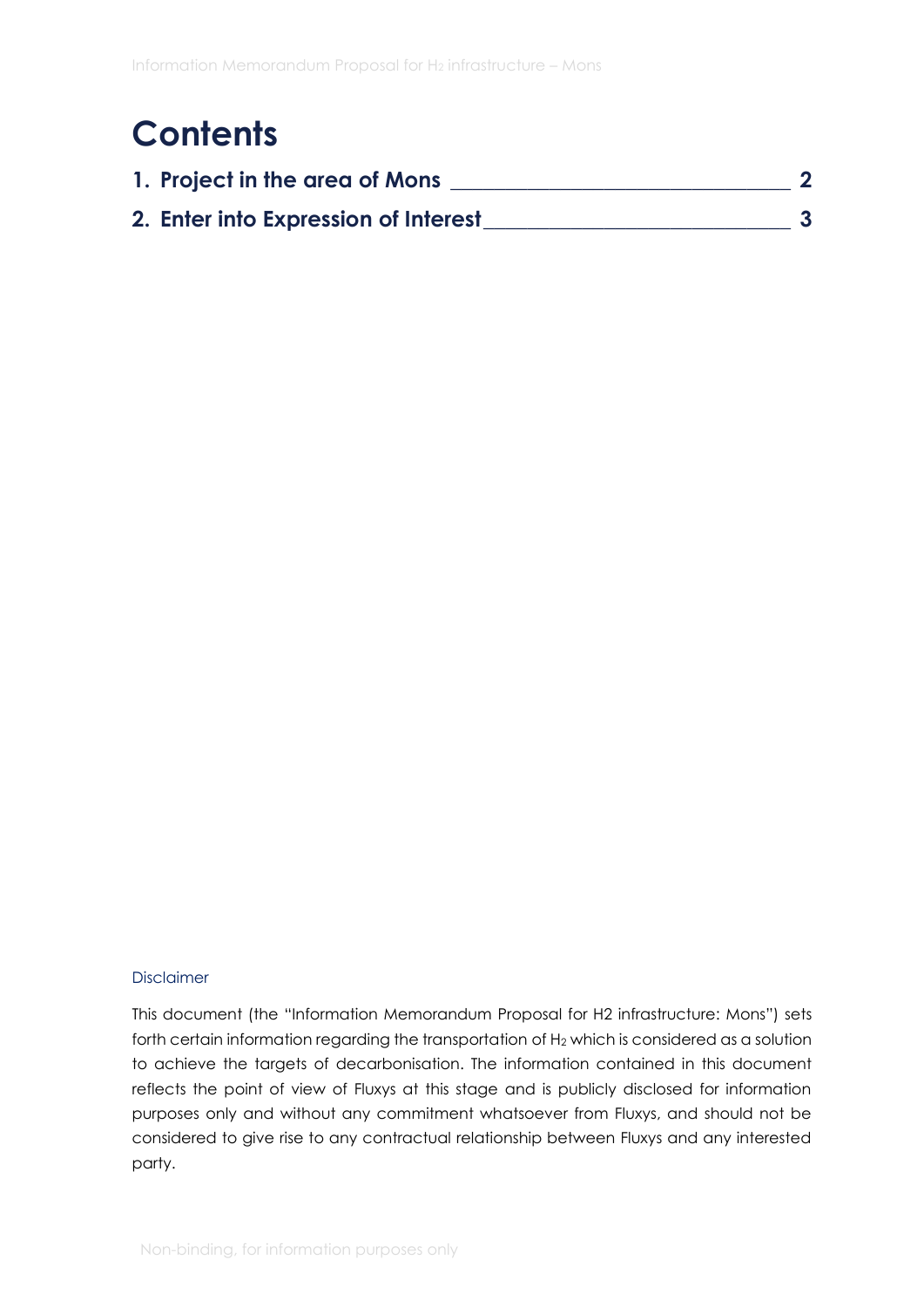### <span id="page-2-0"></span>**1. Project in the area of Mons**

Following the Request For Information and the Matchmaking phase, the market expressed a mature need for open access  $H_2$  infrastructure in the area of Mons. Fluxys has therefore worked out a specific H<sub>2</sub> network proposal within the requested coverage area, taking market demand into account as well as existing infrastructure and potential future demand.

The proposal, as depicted below, encompasses infrastructure able to transport H<sub>2</sub> within the coloured area, where the routing of the pipeline within the proposed Mons area cluster is mainly following the canal *Canal du Centre* and covering the region between Obourg in the East, along Maisières, Baudour, Saint-Ghislain and up to Tertre in the West.



The above described pipeline routing must be seen as indicative, but gives a clear overview of the most probable H2 network development in the area of Mons, and therefore the highest likelihood to have an easy access to the network from within the proposed coverage area (coloured).



Specific market's demand, also outside the proposed coverage area, can alter or extend the routing.

The necessary dimensioning of the network and the according capacity, as well as the timing and phases will be further defined during the Open Season. The above described